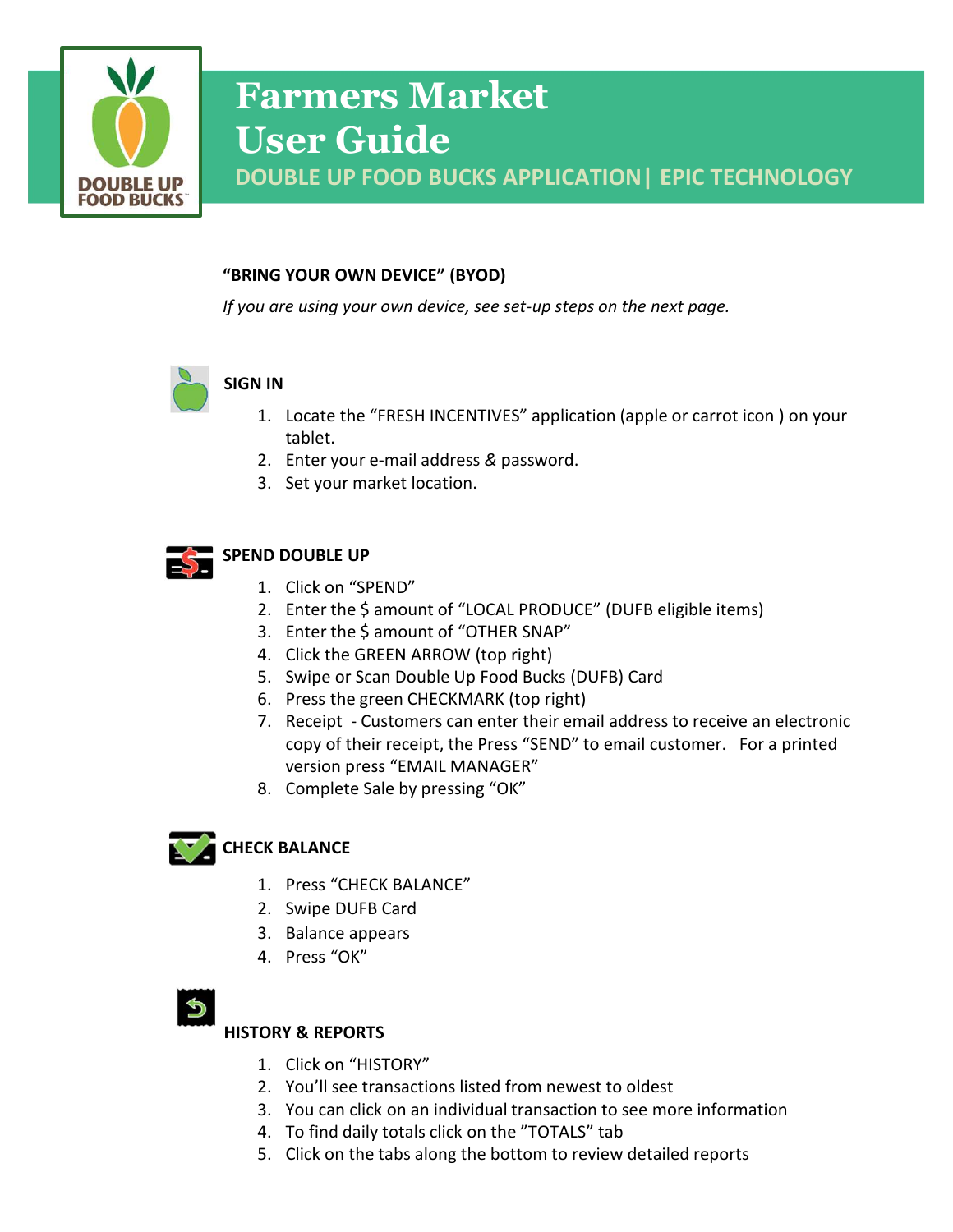

# SET UP "BRING YOUR OWN DEVICE" (BYOD)

To download the application on your own device:

- 
- 

# ANDROID

- Type the following in the search box: "FRESH INCENTIVES"
- Click on "FRESH INCENTIVES" App + complete download

# APPLE/iOS DEVICE

- Type the following in the search box: "DOUBLE UP FOOD BUCKS"<br>• Click on "DOUBLE UP FOOD BUCKS" icon + complete download
-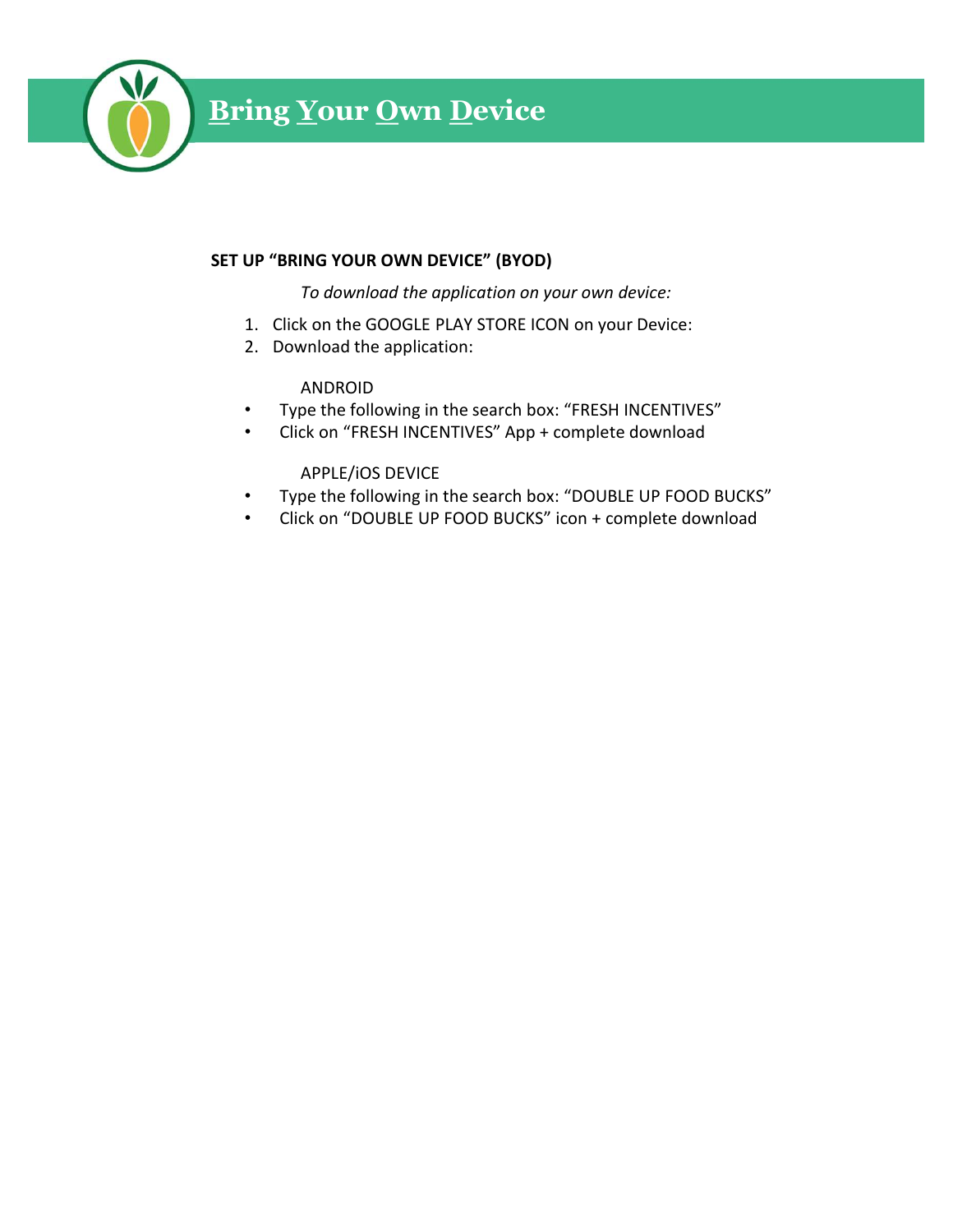

# Market Manager Functions



# NEW CARD SIGN UP

- 
- 
- 
- **Ret Manager Functions<br>
1. Press "NEW CARD"<br>
1. Press "NEW CARD"<br>
2. Swipe new DUFB Card<br>
3. Swipe State EBT Card<br>
4. Enter contact information (zip code required; we prefer to gather a<br>
much info as possible in case of Example 12. Solution School School School School School School School School School School School School School School School School School School School School School School School School School School School School Scho Example State Example State Example:**<br> **State State State Example:**<br> **3. Swipe new DUFB Card**<br> **3. Swipe State EBT Card**<br> **4. Enter contact information (zip code required; we prefer to gather a<br>
much info as possible – in Example 12. Enter contact information (zip code required; we prefer to gather as a swipe new DUFB Card**<br>1. Press "NEW CARD"<br>2. Swipe new DUFB Card<br>4. Enter contact information (zip code required; we prefer to gather as<br>mu **Et Manager Functions**<br> **RD SIGN UP**<br> **Press "NEW CARD"**<br>
Swipe **new** DUFB Card<br>
Swipe State EBT Card<br>
Enter contact information (zip code required; we prefer to gather as<br>
much info as possible – in case of lost card)<br>
Pr **Example 18. Proper State Community Control**<br> **SECUTE 18. Press "NEW CARD"**<br> **SECUTE 18. Press "NEW CARD"**<br> **SECUTE 2. Press "NEW CARD"**<br> **SECUTE 2. Press "SUBMIT"**<br> **SECUTE 2. Press "SUBMIT"**<br> **SECUTE 2. Press "ACCEPT" Ma Example 18. Press "ACCEPT"**<br>
1. Press "NEW CARD"<br>
2. Swipe **new** DUFB Card<br>
2. Swipe state EBT Card<br>
3. Swipe State EBT Card<br>
4. Enter contact information (zip code required; we prefer to gather as<br>
much info as possible **Example 12. Symbox CARD**<br>
1. Press "NEW CARD"<br>
2. Swipe new DUFB Card<br>
2. Swipe State EBT Card<br>
4. Enter contact information (zip code required; we prefer to gather as<br>
much info as possible – in case of lost card)<br>
5. Pr **PRET Manager Functions**<br> **PARAB SIGN UP**<br>
1. Press "NEW CARD"<br>
2. Swipe new DUFB Card<br>
3. Swipe State EBT Card<br>
4. Enter contact information (zip code required; we prefer to gather a<br>
much info as possible – in case of lo **CARD SIGN UP**<br>
1. Press "NEW CARD"<br>
2. Swipe **new** DUFB Card<br>
3. Swipe State EBT Card<br>
4. Enter contact information (zip code required; we prefer to gather as<br>
5. Press "SUBMIT"<br>
6. Press "ACCEPT" Marketing Policy & Priva **EXARD SIGN UP**<br>
1. Press "NEW CARD"<br>
2. Swipe Pew DUFB Card<br>
3. Swipe State EBT Card<br>
4. Enter contact information (zip code required; we prefer to gather a<br>
much info as possible – in case of lost card)<br>
5. Press "SUBMIT CARD SIGN UP<br>
1. Press "NEW CARD"<br>
2. Swipe new DUFB Card<br>
3. Swipe State EBT Card<br>
4. Enter contact information (zip code required; we prefer to gather a<br>
much info as possible – in case of lost card)<br>
5. Press "SUBMIT"<br> **CARD SIGN UP**<br>
1. Press "NEW CARD"<br>
2. Swipe new DUFB Card<br>
3. Swipe State EBT Card<br>
4. Enter contact information (zip code required; we prefer to gather a<br>
much info as possible – in case of lost card)<br>
5. Press "SUBMIT"
- 
- 



# LOAD FUNDS (Earn DUFB)

- 
- 
- 
- 
- 
- 

Even if SNAP sales are more than daily cap, enter the entire amount. The app will automatically cap daily DUFB earning. much mito as possible – in case of lost card)<br>
5. Press "SUBMIT"<br>
6. Press "ACCEPT" Marketing Policy & Privacy Policy<br>
D FUNDS (Earn DUFB)<br>
1. Swipe State EBT Card through regular terminal as usual<br>
2. On Tablet Press "LOA



# REPLACE CARD

- 
- 
- 
- 
- 5. Press "SUBMIT"<br>
6. Press "ACCEPT" Marketing Policy & Privacy Policy<br>
D FUNDS (Earn DUFB)<br>
1. Swipe State EBT Card through regular terminal as usual<br>
2. On Tablet Press "LOAD CARD"<br>
3. Enter total SNAP sale as "EARN AMOU **D.** FIESS ACCEPT Marketing Policy & Pitvacy Policy<br> **D. FUNDS (Earn DUFB)**<br>
1. Swipe State EBT Card through regular terminal as usual<br>
2. On Tablet Press "LOAD CARD"<br>
3. Enter total SNAP sale as "EARN AMOUNT"<br>
4. Swipe DU **D FUNDS (Earn DUFB)**<br>
1. Swipe State EBT Card through regular terminal as usual<br>
2. On Tablet Press "LOAD CARD"<br>
3. Enter total SNAP sale as "EARN AMOUNT"<br>
4. Swipe DUFB Card<br>
5. Swipe State EBT Card<br>
6. Press "CONFIRM"<br> **1. Swipe State EBT Card through regular terminal as usual**<br> **1. Swipe DUF8 Card** CARD"<br> **3. Enter total SNAP sale as "EARN AMOUNT"**<br> **4. Swipe DUF8 Card**<br> **5. Swipe State EBT Card**<br> **6. Press "CONFIRM"**<br> **SNAP sales are m** to Main Menu RD<br>SS "REPLACE CARD"<br>pe state EBT Card<br>pe new DUFB Card<br>SS "REPLACE"<br>A green checkmark (top right corner of screen) to finish and return<br>dain Menu<br>dain Menu<br>LACE" is pressed, the old DUFB card will be invalidated. Any<br>alan

Once "REPLACE" is pressed, the old DUFB card will be invalidated. Any remaining balance will be transferred to the new DUFB Card.

# REPORTING TOOLS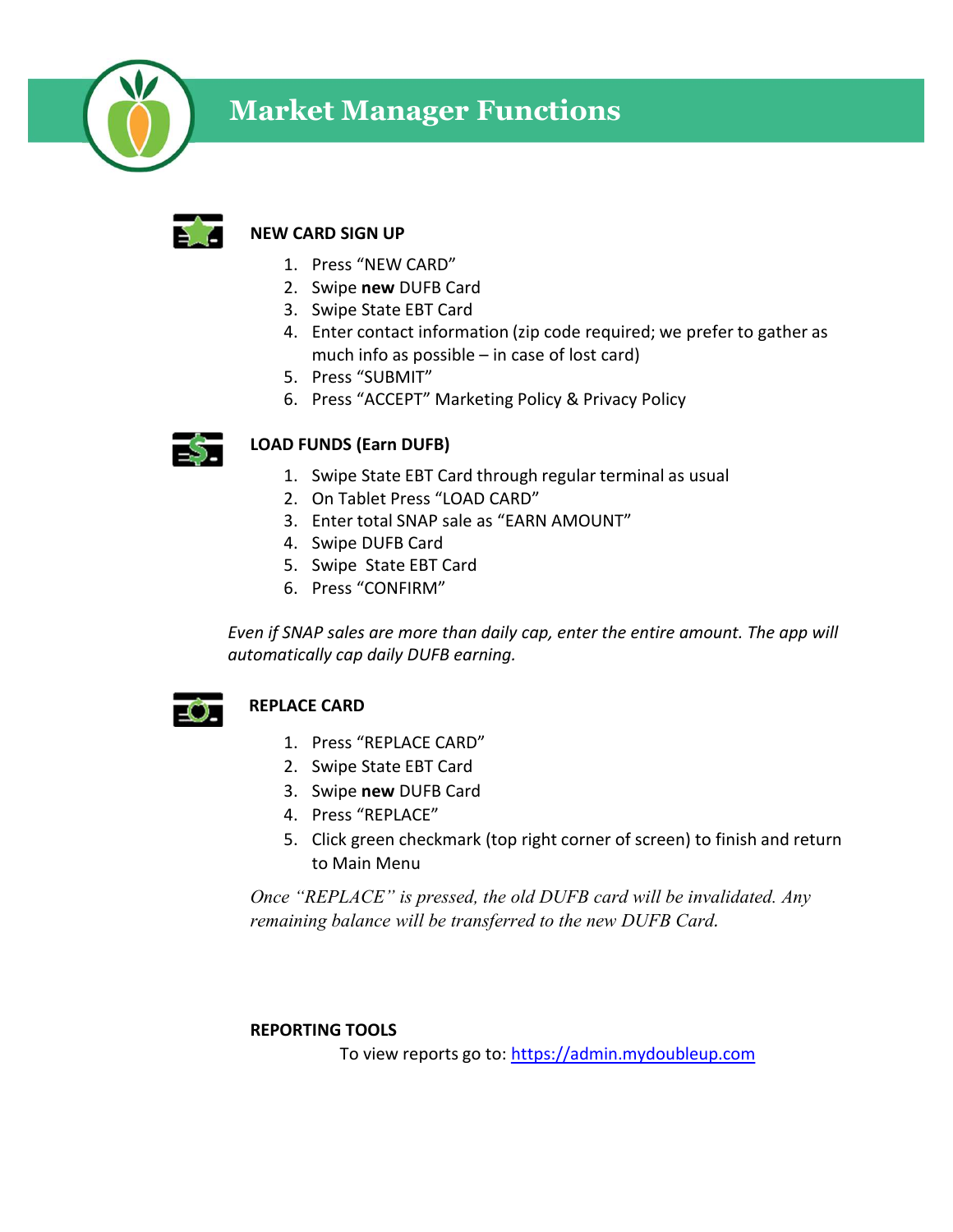

# Frequently Asked Questions

# CARD READS INVALID

If a loyalty card reads "invalid" upon swiping for payment, this means the card is not found and the card is not yet linked to a shopper's account. The customer will need to be given a new replacement card.

# CARD READER NOT RESPONDING

- connected & recognized.
- the card reader is connected. If the icon is grey the card reader is not connected.

# IF THE CARD READER IS NOT CONNECTED

- 
- 
- 
- should now be orange



# HOW DO I VOID A TRANSACTION?

You can only void the last completed transaction

- 
- 
- 

IF THE TRANSACTION IS OLDER: Please provide the market manager with the DUFB Card number. The manager will log into the administrative portal to void the transaction.

# WHAT IF A SHOPPER HAS A REPLACEMENT EBT CARD?

- The user should call the number on the back of their Double UP card. \*
- will be connected to their DUFB account
- If both the State EBT # & DUFB # has been lost, it maybe more difficult to transfer balances.

# HOW DO I REVIEW RECEIPT IN ANOTHER LANGUAGE?

To see the receipt in Spanish or Arabic, switch between languages by pressing on the arrow directly above the 'OK" button.